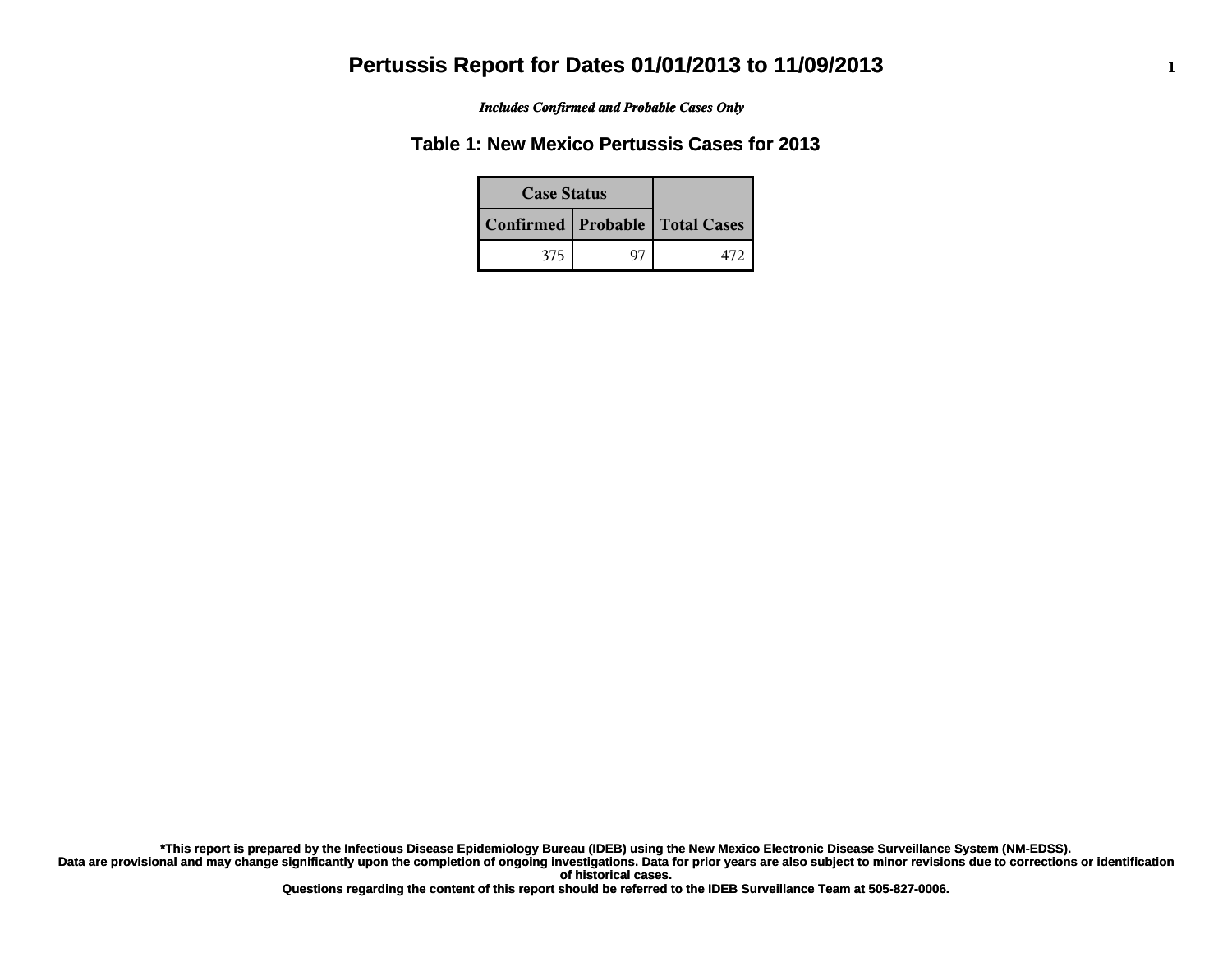#### *Includes Confirmed and Probable Cases Only*

### **Table 2: Pertussis Cases by County**

| <b>County Name</b>       | Case<br><b>Number</b> | Percent<br>of Total<br><b>Cases</b> | Incidence<br>per<br>100,000 |
|--------------------------|-----------------------|-------------------------------------|-----------------------------|
| <b>Bernalillo County</b> | 191                   | 40.5                                | 28.7                        |
| <b>Chaves County</b>     | $\overline{2}$        | 0.4                                 | 3.0                         |
| Cibola County            | 1                     | 0.2                                 | 3.7                         |
| Colfax County            | 7                     | 1.5                                 | 51.0                        |
| <b>Curry County</b>      | $\overline{4}$        | 0.8                                 | 8.3                         |
| Dona Ana County          | 6                     | 1.3                                 | 2.9                         |
| <b>Eddy County</b>       | 7                     | 1.5                                 | 13.0                        |
| <b>Grant County</b>      | 19                    | 4.0                                 | 64.5                        |
| Guadalupe County         | 2                     | 0.4                                 |                             |
| Lea County               | 18                    | 3.8                                 | 27.7                        |
| Los Alamos County        | 21                    | 4.4                                 | 117.1                       |
| Luna County              | 3                     | 0.6                                 | 12.0                        |
| <b>McKinley County</b>   | 18                    | 3.8                                 | 25.2                        |
| <b>Otero County</b>      | 1                     | 0.2                                 | 1.6                         |
| Quay County              | $\overline{2}$        | 0.4                                 | 22.2                        |
| Rio Arriba County        | 8                     | 1.7                                 | 19.9                        |
| Roosevelt County         | 1                     | 0.2                                 | 5.0                         |
| San Juan County          | 12                    | 2.5                                 | 9.2                         |
| San Miguel County        | $\mathbf{1}$          | 0.2                                 | 3.4                         |
| Sandoval County          | 17                    | 3.6                                 | 12.8                        |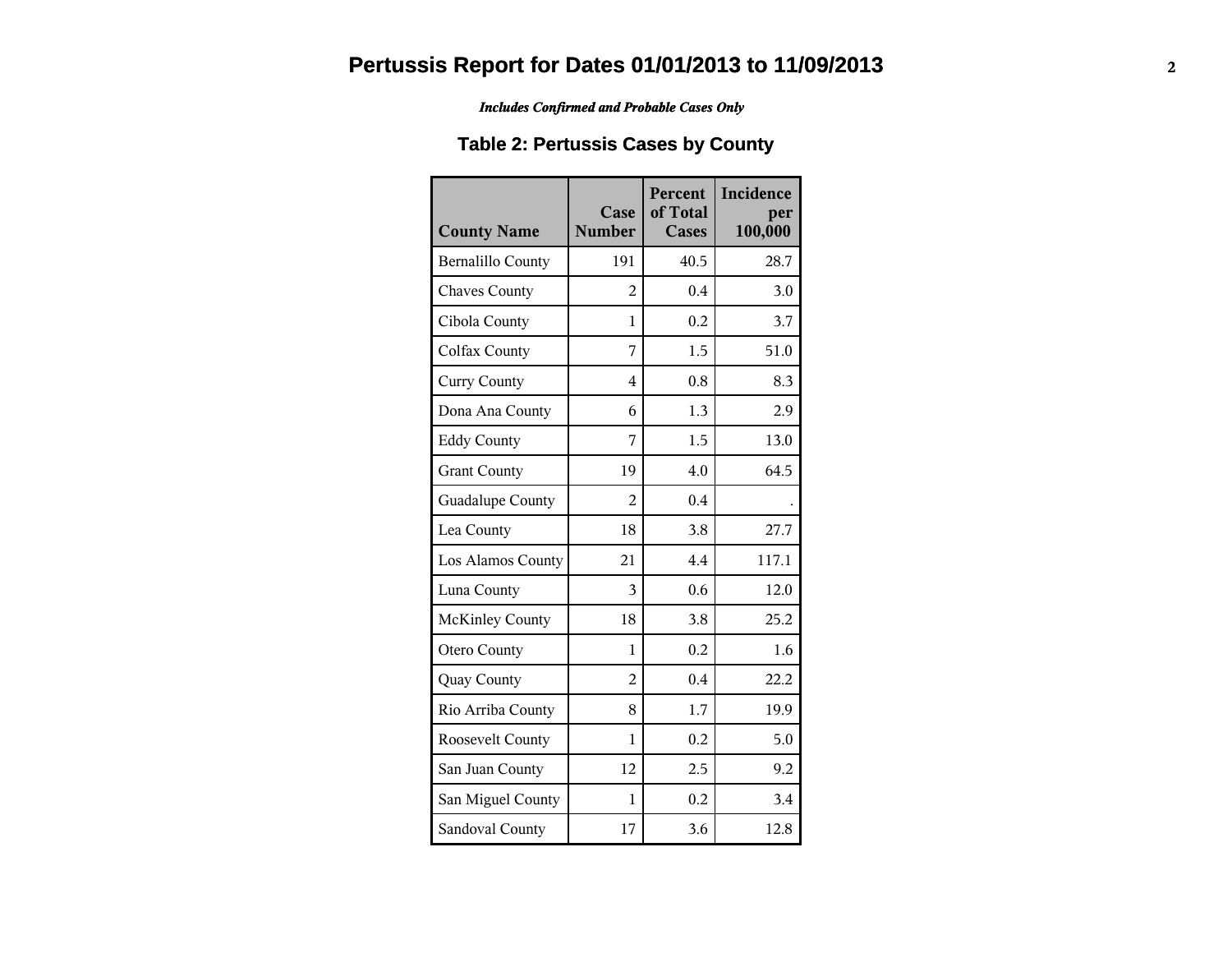*Includes Confirmed and Probable Cases Only*

### **Table 2: Pertussis Cases by County**

| <b>County Name</b>     | Case<br><b>Number</b> | <b>Percent</b><br>of Total<br><b>Cases</b> | Incidence<br>per<br>100,000 |
|------------------------|-----------------------|--------------------------------------------|-----------------------------|
| Santa Fe County        | 75                    | 15.9                                       | 51.9                        |
| Sierra County          | 2                     | $0.4^{\circ}$                              | 16.7                        |
| Socorro County         | 4                     | 0.8                                        | 22.3                        |
| <b>Taos County</b>     | 21                    | 4.4                                        | 63.6                        |
| <b>Torrance County</b> | 12                    | 2.5                                        | 73.3                        |
| <b>Union County</b>    |                       | 0.2                                        |                             |
| Unknown                | 3                     | 0.6                                        |                             |
| Valencia County        | 13                    | 2.8                                        | 16.9                        |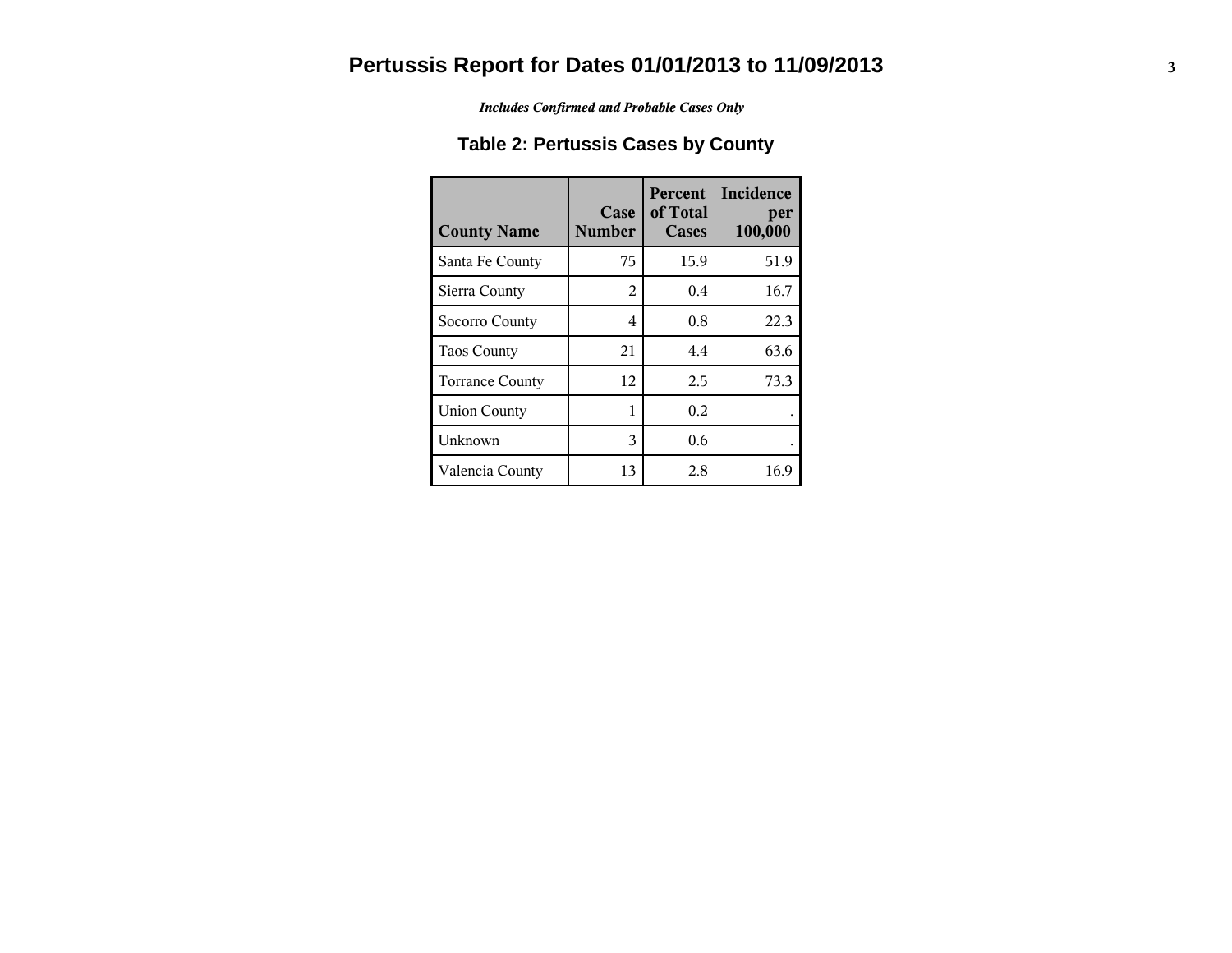*Includes Confirmed and Probable Cases Only*

#### **Table 3: Pertussis Cases by Age Group**

| <b>Age Group</b>  | Case<br><b>Number</b> | Percent |
|-------------------|-----------------------|---------|
| $<$ 1 Year        | 33                    | 7.0     |
| 1 to 5 Years      | 54                    | 11.4    |
| 6 to 10 Years     | 94                    | 19.9    |
| 11 to 18 Years    | 143                   | 30.3    |
| 19 to 65 Years    | 127                   | 26.9    |
| 65 Years or Older | 21                    | 4.4     |

**Data are provisional and may change significantly upon the completion of ongoing investigations. Data for prior years are also subject to minor revisions due to corrections or identification of historical cases. \*This report is prepared by the Infectious Disease Epidemiology Bureau (IDEB) using the New Mexico Electronic Disease Surveillance System (NM-EDSS).**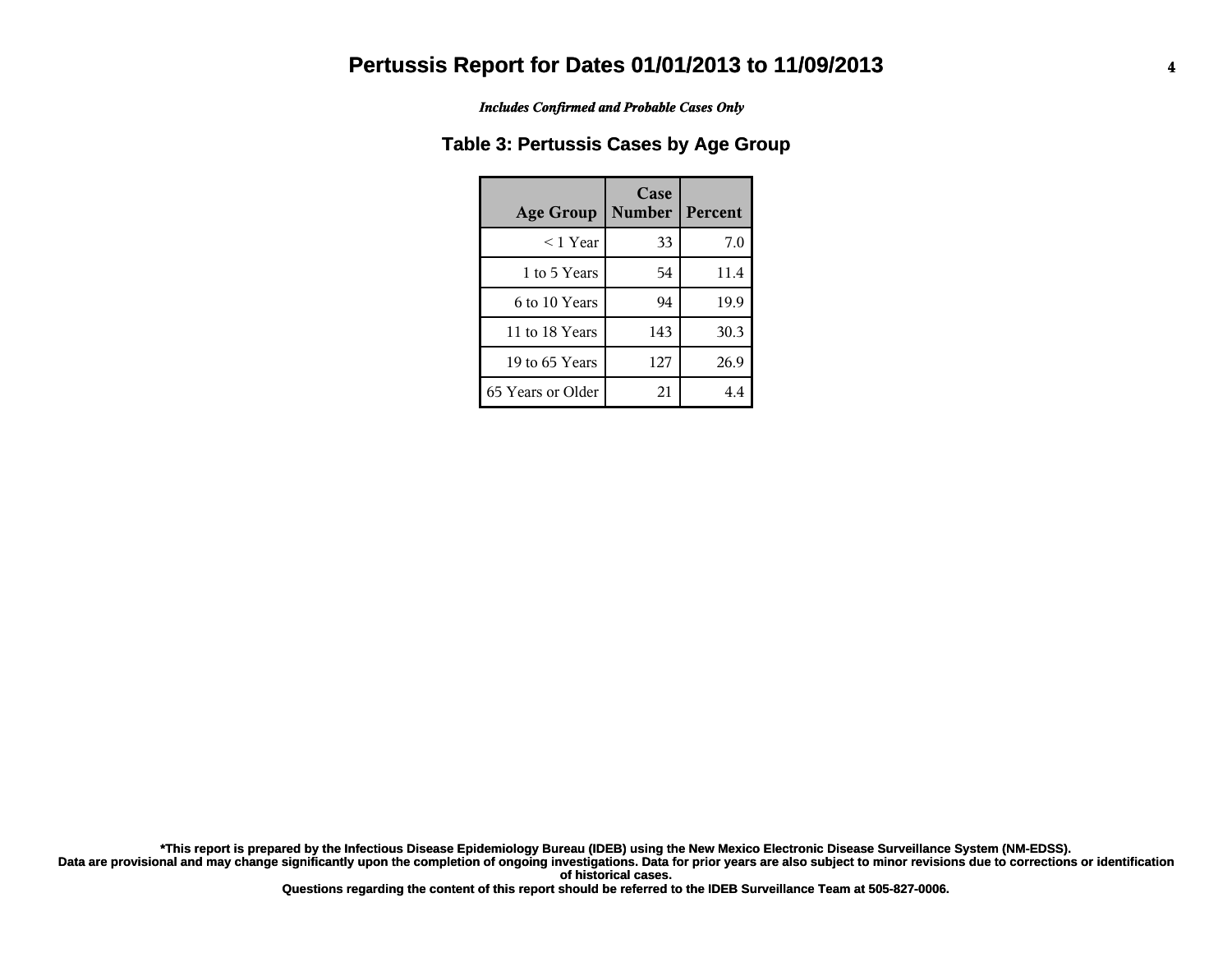*Includes Confirmed and Probable Cases Only*

#### **Table 4: Pertussis Cases by Race/Ethnicity**

| Race/Ethnicity                    | Case<br><b>Number</b> | Percent |
|-----------------------------------|-----------------------|---------|
| American Indian or Alaska Nativel | 35                    | 7.4     |
| Asian or Pacific Islander         |                       | 0.2     |
| <b>Black or African American</b>  | 11                    | 2.3     |
| Hispanic                          | 231                   | 48.9    |
| White                             | 181                   | 38.3    |
| Multi-race                        | 5                     | 1.1     |
| Unknown/Missing                   | 8                     | 1.7     |

**Data are provisional and may change significantly upon the completion of ongoing investigations. Data for prior years are also subject to minor revisions due to corrections or identification \*This report is prepared by the Infectious Disease Epidemiology Bureau (IDEB) using the New Mexico Electronic Disease Surveillance System (NM-EDSS).**

**of historical cases.**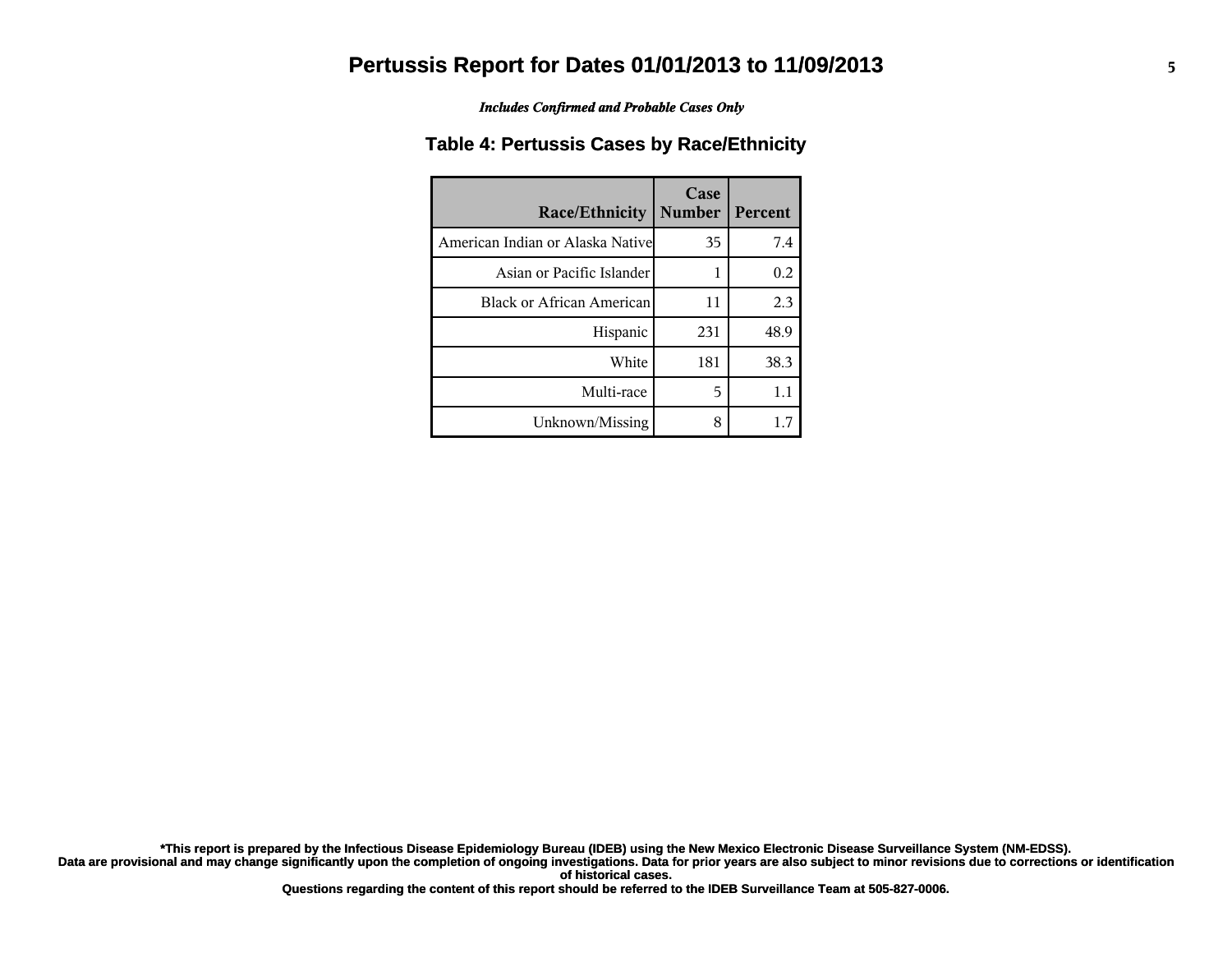*Includes Confirmed and Probable Cases Only*

#### **Table 5: Cases of Pertussis by Race/Ethnicity**

|                                  | <b>Ethnicity</b>         |                                        |                            |              |
|----------------------------------|--------------------------|----------------------------------------|----------------------------|--------------|
| Race                             | Hispanic<br>or<br>Latino | <b>Not</b><br>Hispanic<br>or<br>Latino | Unknown/<br><b>Missing</b> | <b>Total</b> |
| American Indian or Alaska Native | 3                        | 32                                     | $\theta$                   | 35           |
|                                  | 0.64                     | 6.78                                   | 0.00                       | 7.42         |
| Asian or Pacific Islander        | $\Omega$                 | 1                                      | $\Omega$                   | $\mathbf{1}$ |
|                                  | 0.00                     | 0.21                                   | 0.00                       | 0.21         |
| <b>Black or African American</b> | 5                        | 6                                      | $\theta$                   | 11           |
|                                  | 1.06                     | 1.27                                   | 0.00                       | 2.33         |
| White                            | 190                      | 179                                    | $\mathfrak{D}$             | 371          |
|                                  | 40.25                    | 37.92                                  | 0.42                       | 78.60        |
| Multi-race                       | 3                        | $\mathfrak{D}$                         | $\Omega$                   | 5            |
|                                  | 0.64                     | 0.42                                   | 0.00                       | 1.06         |
| <b>Unknown/Missing</b>           | 42                       | 4                                      | 3                          | 49           |
|                                  | 8.90                     | 0.85                                   | 0.64                       | 10.38        |
| <b>Total</b>                     | 243                      | 224                                    | 5                          | 472          |
|                                  | 51.48                    | 47.46                                  | 1.06                       | 100.00       |

**\*This report is prepared by the Infectious Disease Epidemiology Bureau (IDEB) using the New Mexico Electronic Disease Surveillance System (NM-EDSS).**

**Data are provisional and may change significantly upon the completion of ongoing investigations. Data for prior years are also subject to minor revisions due to corrections or identification of historical cases.**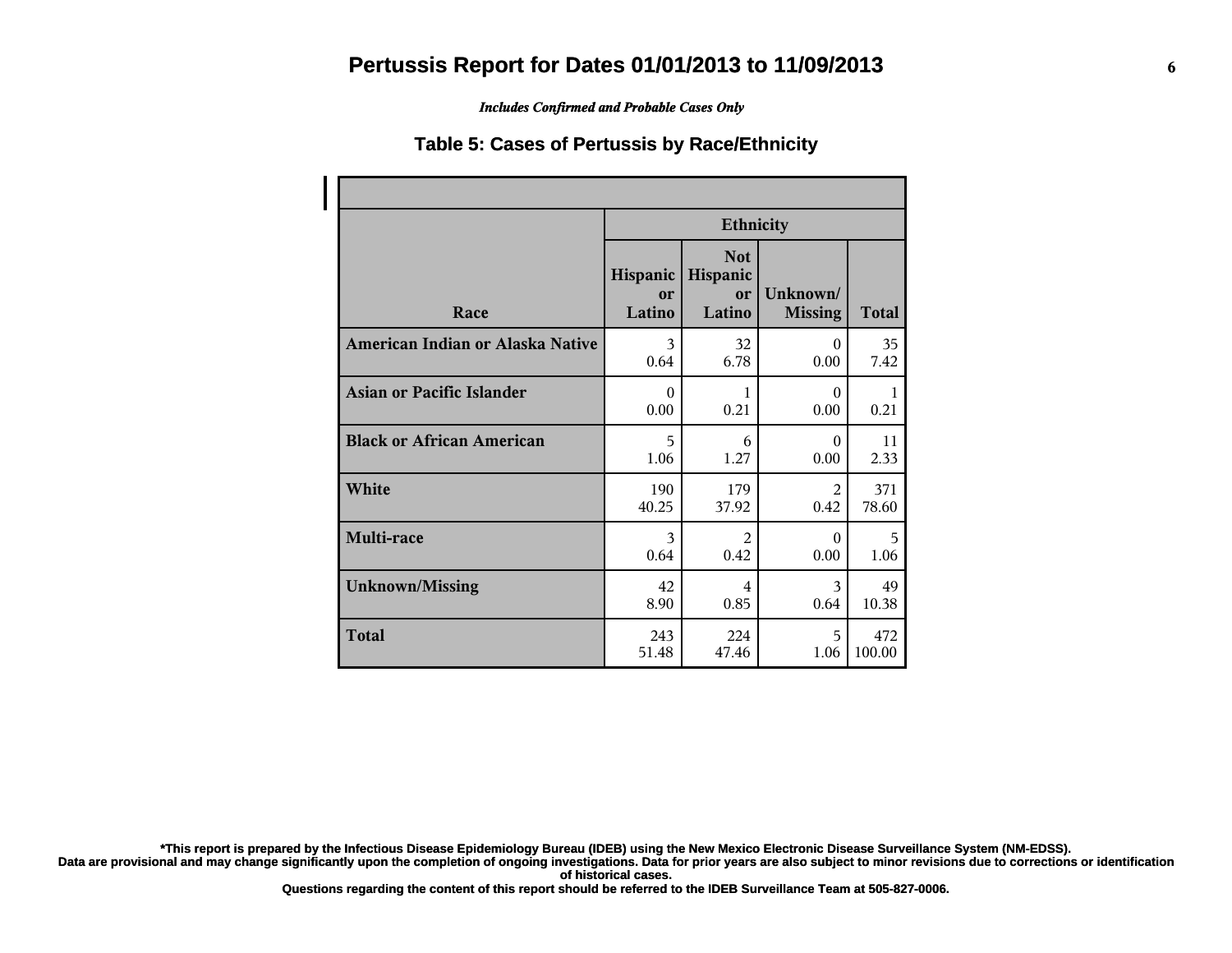*Includes Confirmed and Probable Cases Only*

#### **Table 6: Pertussis Cases by Sex**

| Gender | Case<br><b>Number</b> | Percent |
|--------|-----------------------|---------|
| Female | 259                   | 54.9    |
| Male   | 213                   | 45.1    |

**Data are provisional and may change significantly upon the completion of ongoing investigations. Data for prior years are also subject to minor revisions due to corrections or identification of historical cases. \*This report is prepared by the Infectious Disease Epidemiology Bureau (IDEB) using the New Mexico Electronic Disease Surveillance System (NM-EDSS).**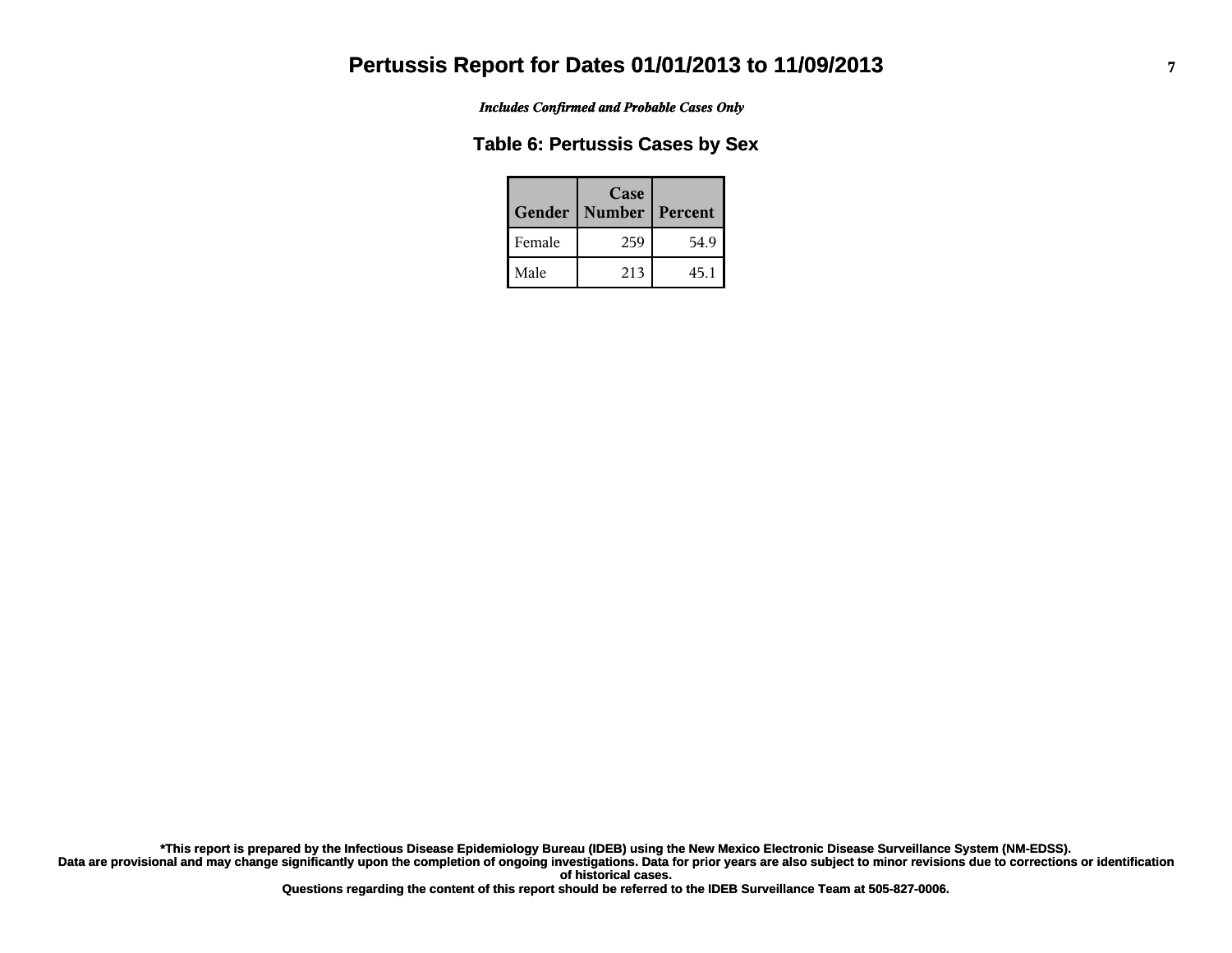#### *Includes Confirmed and Probable Cases Only*

#### **Table 7: Hospitalizations of Pertussis Cases**

| <b>Yes</b> |         |       | No      |
|------------|---------|-------|---------|
| Count      | Percent | Count | Percent |
| 19         |         | 450   | 95.9    |

**Data are provisional and may change significantly upon the completion of ongoing investigations. Data for prior years are also subject to minor revisions due to corrections or identification of historical cases. \*This report is prepared by the Infectious Disease Epidemiology Bureau (IDEB) using the New Mexico Electronic Disease Surveillance System (NM-EDSS).**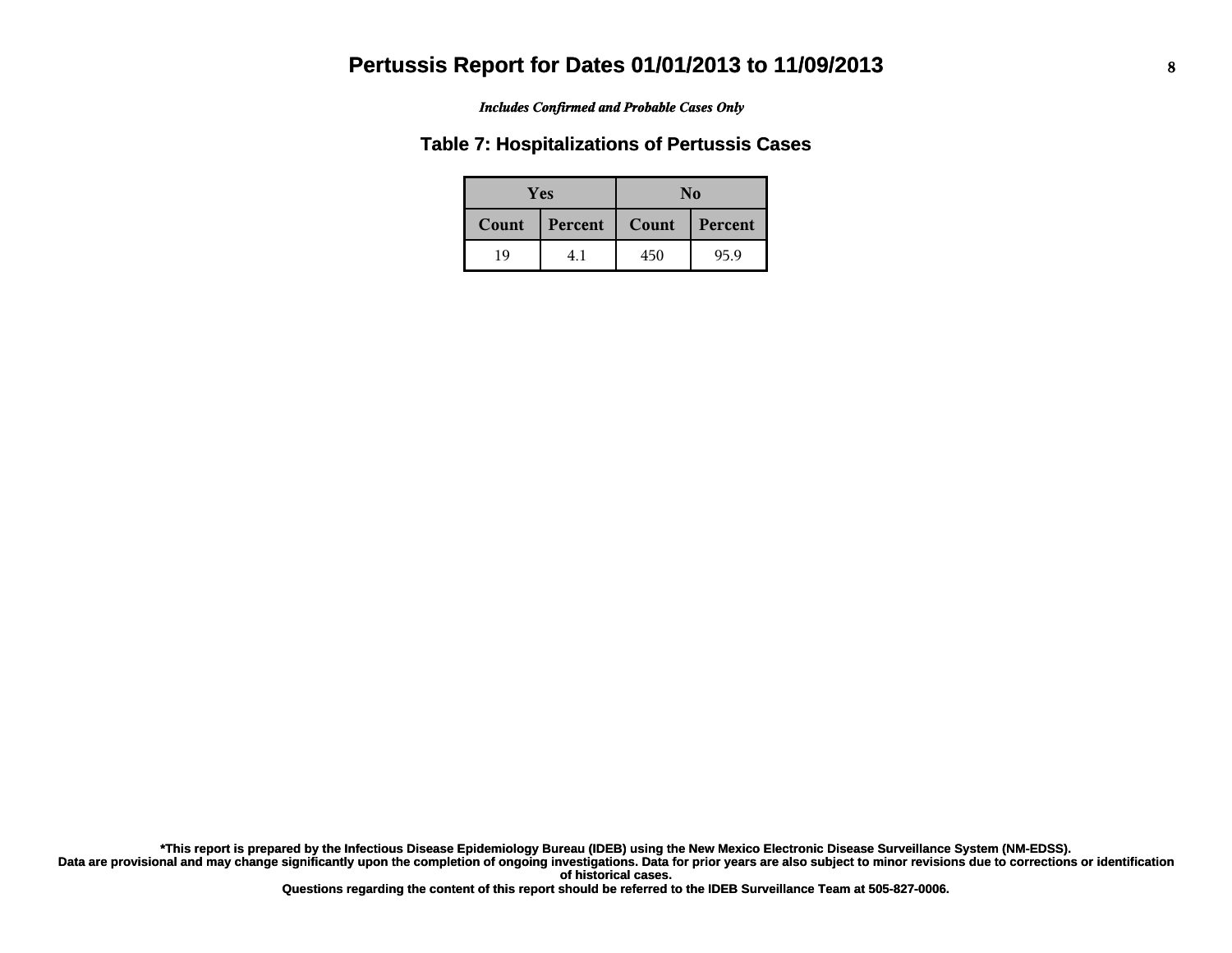*Includes Confirmed and Probable Cases Only*

|                          | <b>Hospitalized Cases</b> |              |                  |              |
|--------------------------|---------------------------|--------------|------------------|--------------|
| <b>Age Group</b>         | Yes                       | No           | <b>Unknown</b>   | <b>Total</b> |
| $\leq$ 1 Year            | 11<br>33.33               | 22<br>66.67  | $\Omega$<br>0.00 | 33           |
| 1 to 5 Years             | 0<br>0.00                 | 54<br>100.00 | $\Omega$<br>0.00 | 54           |
| 6 to 10 Years            | 1<br>1.06                 | 93<br>98.94  | 0<br>0.00        | 94           |
| 11 to 18 Years           | 1<br>0.70                 | 140<br>97.90 | 2<br>1.40        | 143          |
| 19 to 65 Years           | 2<br>1.57                 | 124<br>97.64 | 1<br>0.79        | 127          |
| <b>65 Years or Older</b> | 4<br>19.05                | 17<br>80.95  | $\Omega$<br>0.00 | 21           |
| <b>Total</b>             | 19                        | 450          | 3                | 472          |

#### **Table 8: Cases of Pertussis by Hospitalization and Age Group**

**\*This report is prepared by the Infectious Disease Epidemiology Bureau (IDEB) using the New Mexico Electronic Disease Surveillance System (NM-EDSS).**

**Data are provisional and may change significantly upon the completion of ongoing investigations. Data for prior years are also subject to minor revisions due to corrections or identification of historical cases.**